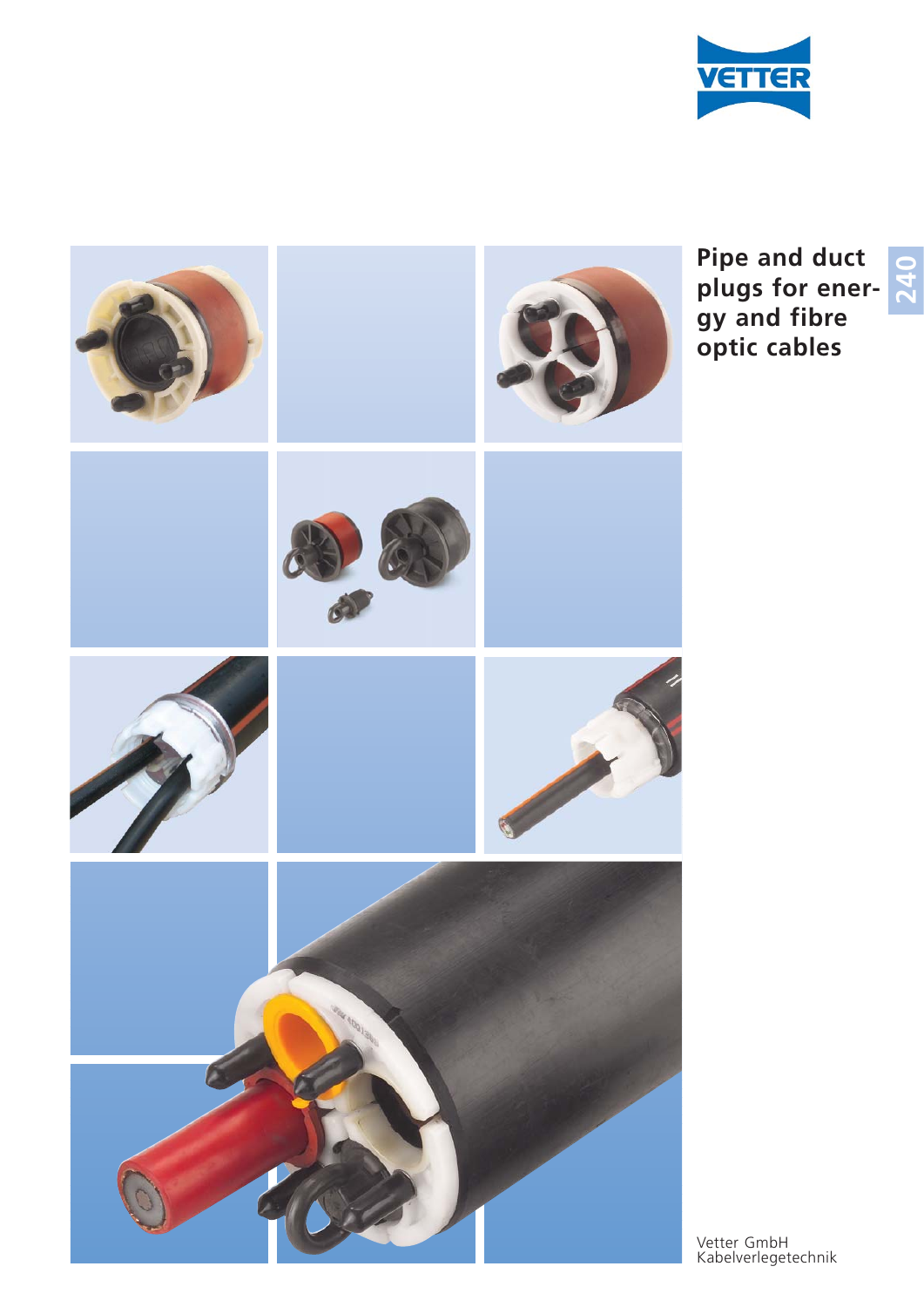**Blank duct plugs for duct D 46-162 mm Duct and cable sealing plug for 1 electro cable Duct and cable sealing plug for 3 electro cables Duct and cable sealing plug for 4 electro cables Hole plugs and bushing sleeves to sealing plugs Blank duct plugs for duct D 18-46 mm Duct and cable sealing plug for 1 FOC Duct and cable sealing plug for 2 FOC**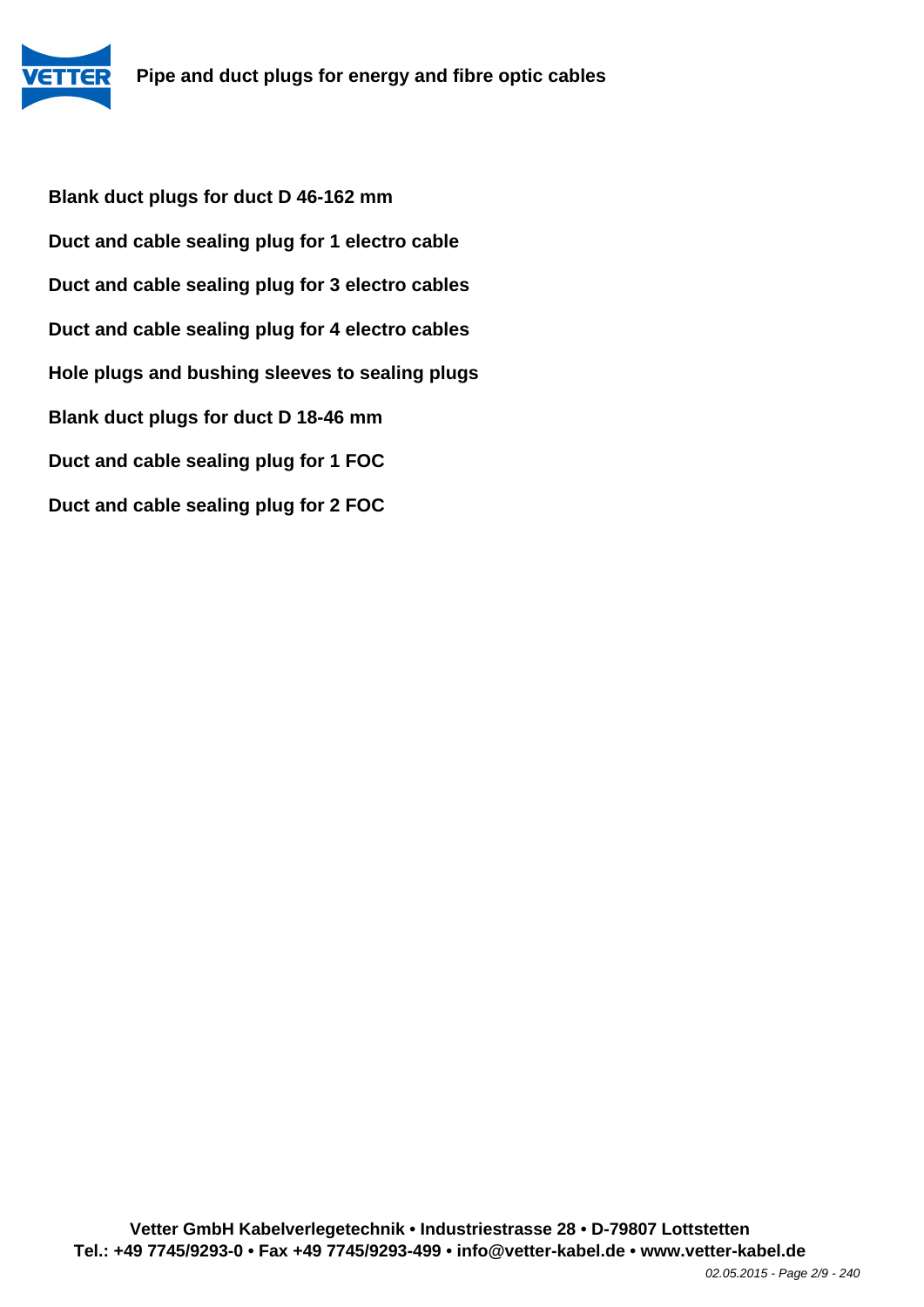



## **Duct plugs**

Blank duct plugs with rope ties for sealing vacant conduit and inner duct. All plastic construction, corrosion proof.

| Code     | Type    | Duct-ID     | Pack.     | kg   |
|----------|---------|-------------|-----------|------|
| 24012420 | 20D236U | 46,0-60,0   | $12$ pcs. | 0,10 |
| 24012425 | 25D296U | 60,0-75,0   | $12$ pcs. | 0,13 |
| 24012430 | 30D346U | 76,0-88,0   | $12$ pcs. | 0,15 |
| 24012435 | 35D400U | 87,0-102,0  | $12$ pcs. | 0,20 |
| 24012440 | 40D402U | 100.0-110.0 | 8 pcs.    | 0,24 |
| 24012445 | 50D500U | 117.0-127.0 | 8 pcs.    | 0,41 |
| 24012450 | 50D535U | 127,0-136.0 | 8 pcs.    | 0,40 |
| 24012460 | 60D637U | 148.0-162.0 | 8 pcs.    | 0,57 |



#### **Electro cable simplex plug**

Simplex duct plugs for sealing around and supporting 1 electro cable in conduits. Split-round plug. Plastic construction, with stainless steel fasteners.

- Water and air tight to 0,5 bar (7,25 psi).
- Simple installation around in-place cables.
- Supports minimum 200 daN/400 lbs of cable or subducts.
- Ideal for manholes and building entrances. Removable and reusable.

| Code     | Type     | Duct-ID     | Cable-D       | Pack.     | kg   |
|----------|----------|-------------|---------------|-----------|------|
| 24013110 | 21S136SG | 50,0-53,0   | 33,0-35,0     | $12$ pcs. | 0,10 |
| 24013111 | 25S136SG | 59,0-64,0   | $33,0-35,0$   | $12$ pcs. | 0,13 |
| 24013112 | 25S157SG | 59,0-65,0   | $35,0 - 40,0$ | $12$ pcs. | 0,11 |
| 24013120 | 30S136S  | 77,0-80,0   | 30,0-34,0     | $12$ pcs. | 0,39 |
| 24013121 | 30S196SB | 77,0-80,0   | 35,0-50,0     | $12$ pcs. | 0,41 |
| 24013122 | 30S204S  | 77,0-80,0   | 48,0-52,0     | $12$ pcs. | 0,39 |
| 24013130 | 30S136A  | 83,0-86,0   | $30,0-34,0$   | $12$ pcs. | 0,51 |
| 24013131 | 30S196AB | 83,0-86,0   | $35,0-50,0$   | $12$ pcs. | 0,43 |
| 24013132 | 30S220AB | 83,0-86,0   | 48,0-56,0     | $12$ pcs. | 0,35 |
| 24013140 | 35S136S  | 89,0-93,0   | 30,0-34,0     | 12 pcs.   | 0,53 |
| 24013141 | 35S196SB | 89,0-93,0   | $35,0-50,0$   | $12$ pcs. | 0,54 |
| 24013142 | 35S256SB | 89,0-93,0   | 48,0-65,0     | $12$ pcs. | 0,46 |
| 24013150 | 40S136S  | 100,0-106,0 | $30,0-34,0$   | $12$ pcs. | 0,71 |
| 24013151 | 40S196SB | 100,0-106,0 | 35,0-50,0     | $12$ pcs. | 0,73 |
| 24013152 | 40S256SB | 100,0-106,0 | 48,0-65,0     | $12$ pcs. | 0,69 |
| 24013153 | 40S291SB | 100,0-106,0 | 65,0-74,0     | $12$ pcs. | 0,46 |
| 24013154 | 40S327SB | 100,0-106,0 | 75,0-83,0     | 12 pcs.   | 0,38 |
| 24013160 | 40S136A  | 106,0-110,0 | 30,0-34,0     | $12$ pcs. | 0,83 |
| 24013161 | 40S196AB | 106,0-110,0 | 35,0-50,0     | $12$ pcs. | 0,83 |
| 24013162 | 40S256AB | 106,0-110,0 | 48,0-65,0     | $12$ pcs. | 0,78 |
| 24013163 | 40S315AB | 106,0-110,0 | 65,0-80,0     | 12 pcs.   | 0,59 |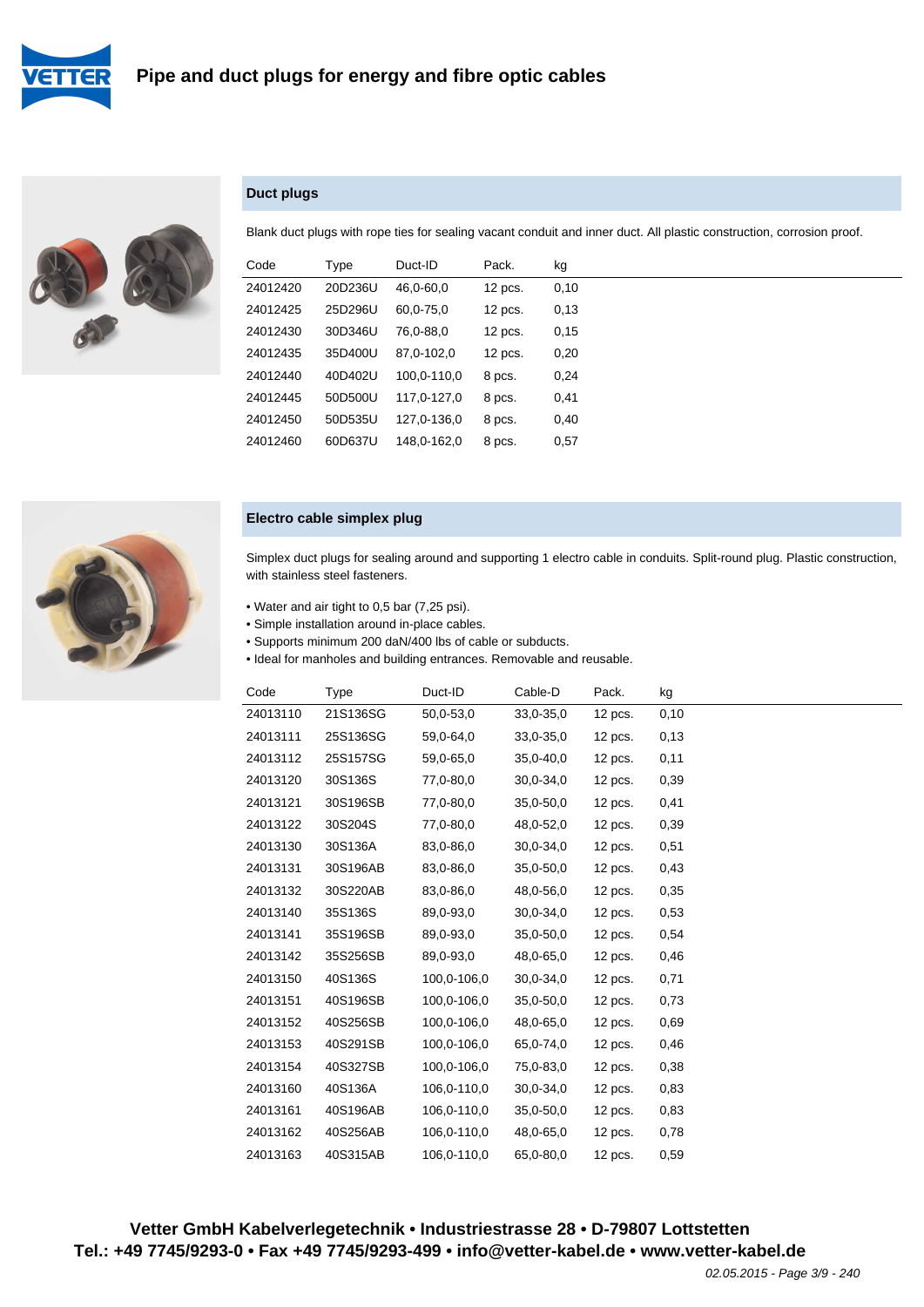# **Pipe and duct plugs for energy and fibre optic cables**



| 24013164 | 40S327A   | 106,0-110,0 | 80,0-83,0   | 12 pcs. | 0,59 |
|----------|-----------|-------------|-------------|---------|------|
| 24013170 | 50S196SB  | 128,0-136,0 | $35,0-50,0$ | 6 pcs.  | 1,18 |
| 24013171 | 50S256SB  | 128,0-136,0 | 48,0-65,0   | 6 pcs.  | 1,13 |
| 24013172 | 50S315SB  | 128,0-136,0 | 65,0-80,0   | 6 pcs.  | 0,83 |
| 24013173 | 50S373SGB | 128,0-136,0 | 80,0-95,0   | 6 pcs.  | 0,97 |
| 24013180 | 60S196SGB | 153,0-161,0 | $35,0-50,0$ | 6 pcs.  | 2,83 |
| 24013181 | 60S256SB  | 153,0-161,0 | 48,0-65,0   | 6 pcs.  | 2,65 |
| 24013182 | 60S315SB  | 153,0-161,0 | 65,0-80,0   | 6 pcs.  | 2,25 |
| 24013183 | 60S373SGB | 153,0-161,0 | 80,0-95,0   | 6 pcs.  | 1,93 |

#### **Electro cable triplex plug**

Triplex duct plugs for sealing around and supporting 3 electro cables in conduits. Split-round plug. Plastic construction, with stainless steel fasteners.

- Water and air tight to 0,5 bar (7,25 psi).
- Simple installation around in-place cables.
- Supports minimum 200 daN/400 lbs of cable or subducts.
- Ideal for manholes and building entrances. Removable and reusable.

| Code     | Type     | Duct-ID     | Cable-D            | Pack.     | kg   |
|----------|----------|-------------|--------------------|-----------|------|
| 24013307 | 35B136S  | 89,0-92,0   | $3 \times 31 - 34$ | $12$ pcs. | 0,31 |
| 24013310 | 40B122S  | 100,0-107,0 | $3 \times 27 - 31$ | $12$ pcs. | 0,54 |
| 24013312 | 40B136S  | 101,0-105,0 | $3 \times 31 - 34$ | $12$ pcs. | 0,52 |
| 24013314 | 40B142S  | 101,0-105,0 | $3 \times 33 - 36$ | $12$ pcs. | 0,50 |
| 24013316 | 40B167S  | 101,0-105,0 | $3 \times 39 - 42$ | $12$ pcs. | 0,43 |
| 24013320 | 40B142A  | 106,0-109,0 | $3 \times 32 - 36$ | $12$ pcs. | 0,57 |
| 24013322 | 40B150A  | 106,0-109,0 | $3 \times 34 - 38$ | $12$ pcs. | 0,54 |
| 24013324 | 40B167A  | 106,0-109,0 | $3 \times 39 - 42$ | $12$ pcs. | 0,48 |
| 24013340 | 50B142H  | 124,0-127,0 | $3 \times 33 - 36$ | 6 pcs.    | 1,30 |
| 24013342 | 50B167H  | 124,0-127,0 | $3 \times 39 - 42$ | 6 pcs.    | 0,85 |
| 24013344 | 50B192HG | 124,0-127,0 | $3 \times 45 - 49$ | 6 pcs.    | 0,97 |
| 24013350 | 50B142S  | 128,0-136,0 | $3 \times 32 - 36$ | 6 pcs.    | 1,23 |
| 24013352 | 50B167SG | 128,0-136,0 | $3 \times 44 - 48$ | 6 pcs.    | 1,10 |
| 24013354 | 50B192S  | 128,0-133,0 | $3 \times 44 - 48$ | 6 pcs.    | 0,97 |
| 24013360 | 60B142H  | 148,0-152,0 | $3 \times 33 - 36$ | 6 pcs.    | 2,10 |
| 24013362 | 60B167H  | 148,0-152,0 | $3 \times 37 - 40$ | 6 pcs.    | 1,80 |
| 24013364 | 60B192H  | 148,0-152,0 | $3 \times 46 - 49$ | 6 pcs.    | 1,68 |
| 24013370 | 60B142S  | 153,0-161,0 | $3 \times 32 - 36$ | 6 pcs.    | 0,66 |
| 24013372 | 60B167SG | 153,0-161,0 | $3 \times 38 - 42$ | 6 pcs.    | 2,17 |
| 24013374 | 60B192S  | 153,0-161,0 | $3 \times 44 - 48$ | 6 pcs.    | 2,02 |
| 24013376 | 60B236SB | 153,0-158,0 | $3 \times 50 - 60$ | 6 pcs.    | 1,45 |



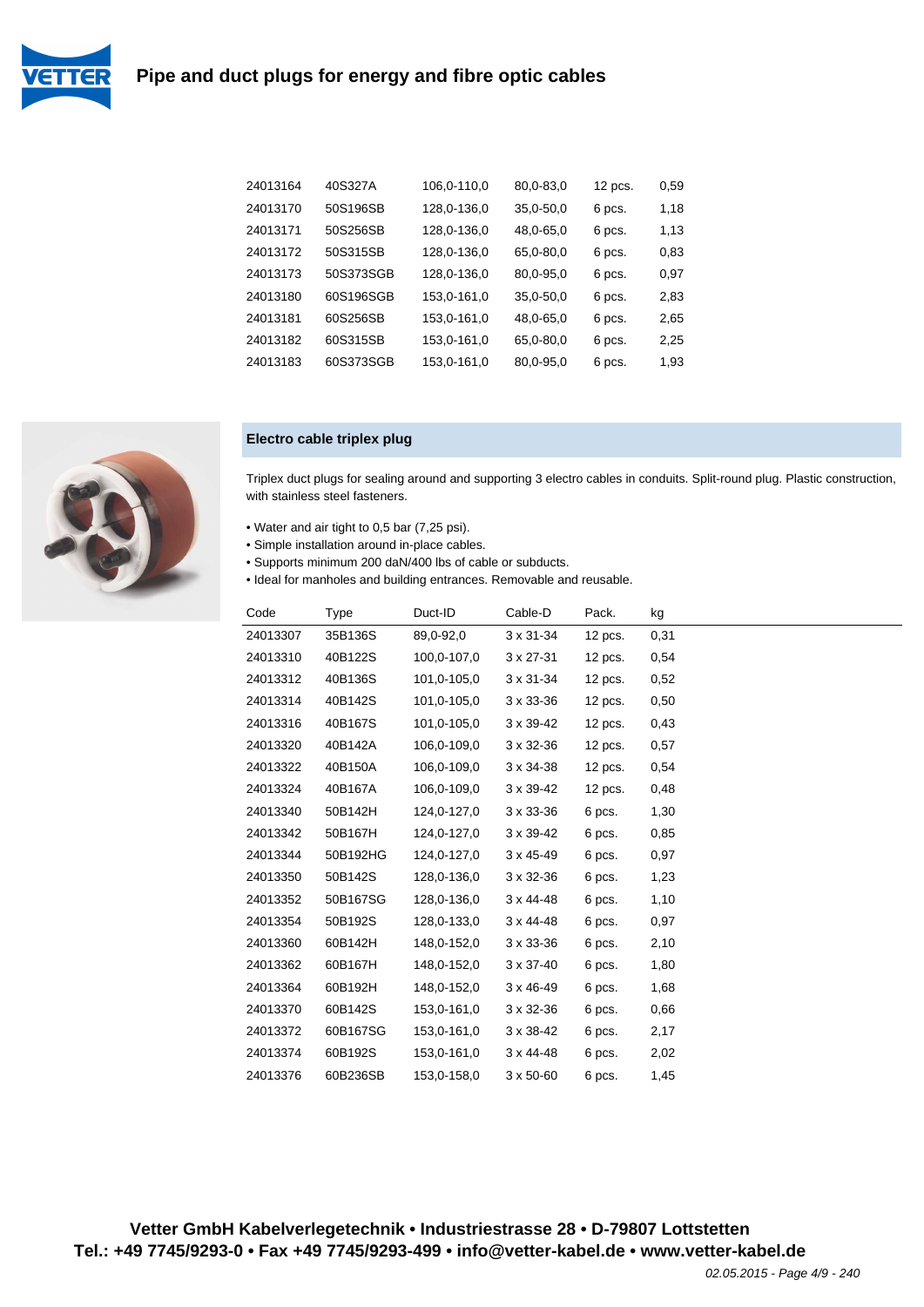



#### **Electro cable quadplex plug**

Quadplex duct plugs for sealing around and supporting 4 electro cables or tubes in conduits. Split-round plug. Plastic construction, with stainless steel fasteners.

- Water and air tight to 0,5 bar (7,25 psi).
- Simple installation around in-place cables.
- Supports minimum 200 daN/400 lbs of cable or subducts.
- Ideal for manholes and building entrances. Removable and reusable.

| Code     | Type     | Duct-ID     | Cable-D   | Pack.     | kg   |
|----------|----------|-------------|-----------|-----------|------|
| 24013406 | 35Q126SG | 89,0-92,0   | 4 x 29-32 | $12$ pcs. | 0,33 |
| 24013408 | 36Q126S  | 93,0-96,0   | 4 x 29-32 | 12 pcs.   | 0,36 |
| 24013410 | 40Q136H  | 98,0-102,0  | 4 x 30-34 | $12$ pcs. | 0,38 |
| 24013412 | 40Q136S  | 101,0-105,0 | 4 x 30-34 | $12$ pcs. | 0,42 |
| 24013413 | 40Q136A  | 106,0-110,0 | 4 x 30-34 | 12 pcs.   | 0,46 |
| 24013418 | 50Q142HG | 124,0-127,0 | 4 x 33-36 | 6 pcs.    | 1,85 |
| 24013420 | 50Q167HG | 124,0-127,0 | 4 x 39-42 | 6 pcs.    | 0,85 |
| 24013424 | 50Q136SG | 128,0-136,0 | 4 x 30-34 | 6 pcs.    | 1,18 |
| 24013426 | 50Q167S  | 128,0-136,0 | 4 x 38-42 | 6 pcs.    | 0,70 |
| 24013430 | 60Q142HG | 148,0-152,0 | 4 x 33-36 | 6 pcs.    | 1,88 |
| 24013432 | 60Q167HG | 148,0-152,0 | 4 x 39-42 | 6 pcs.    | 1,73 |
| 24013436 | 60Q136SG | 153,0-161,0 | 4 x 30-34 | 6 pcs.    | 2,02 |
| 24013438 | 60Q150SG | 153,0-161,0 | 4 x 34-38 | 6 pcs.    | 1,98 |
| 24013440 | 60Q167SG | 153,0-161,0 | 4 x 38-42 | 6 pcs.    | 1,78 |
|          |          |             |           |           |      |

#### **Duct quadplex plug**

Quadplex duct plugs for sealing around and supporting 4 sub ducts in conduits. Split-round plug. Plastic construction, with stainless steel fasteners.

- Water and air tight to 0,5 bar (7,25 psi).
- Simple installation around in-place cables.
- Supports minimum 200 daN/400 lbs of cable or subducts.
- Ideal for manholes and building entrances. Removable and reusable.

| Code     | Tvpe       | Duct-ID     | Multiple ducts     | Pack.   | ka     |
|----------|------------|-------------|--------------------|---------|--------|
| 24013470 | 40Q160SG-1 | 101.0-105.0 | 2xD 40 + 2xD 32 mm | 12 pcs. | - 0.41 |
| 24013474 | 45Q160SG-1 | 116.0-120.0 | 2xD 40 + 2xD 32 mm | 12 pcs. | 0.65   |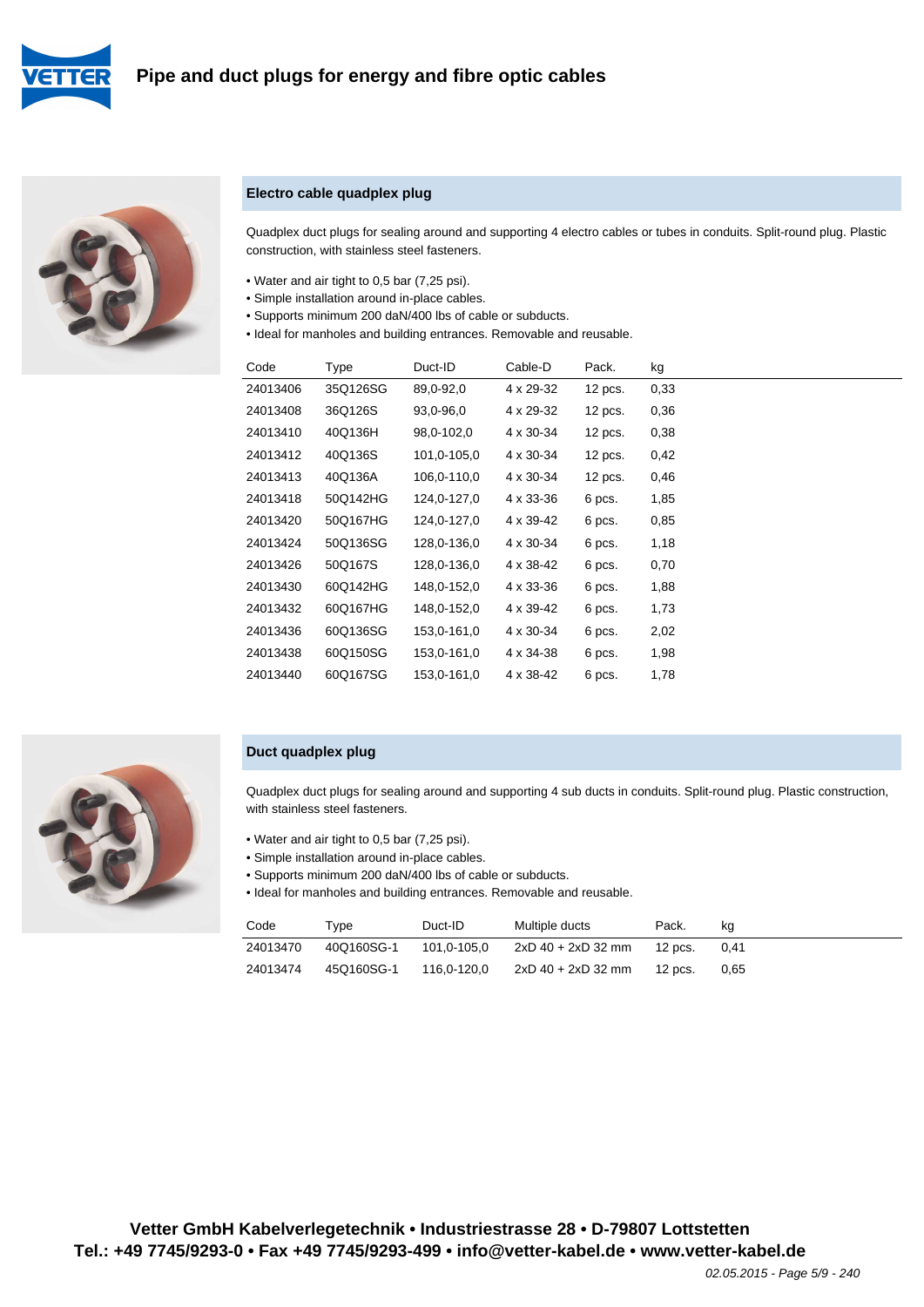



### **Hole plugs**

Hole plugs for sealing vacancies in triplex and quadplex duct plugs. For temporary or permanent use. Water and air tight 0,5 bar. Solid polypropylene plastic.

| Code     | Type      | Exit-D    | Pack.   | kq   |
|----------|-----------|-----------|---------|------|
| 24013610 | 136JMH136 | 31.0-36.0 | 12 pcs. | 0.03 |
| 24013611 | 167JMH167 | 39.0-42.0 | 12 pcs. | 0.02 |
| 24013612 | 192JMH192 | 44.0-48.0 | 12 pcs. | 0.03 |

#### **Bushing sleeves**

Bushing sleeves to adjust the hole sizes and modify the cable O.D. range of the simplex, triplex and quadplex plugs. Water and air tight 0,5 bar. Soft rubber quality.

| Code     | <b>Type</b> | Exit-D      | Cable-D     | Pack.     | kg   |
|----------|-------------|-------------|-------------|-----------|------|
| 24013810 | 136JMB038   | 31,0-34,0   | $6,0-10,0$  | 12 pcs.   | 0,04 |
| 24013811 | 136JMB047   | $31,0-34,0$ | $10,0-12,0$ | $12$ pcs. | 0,08 |
| 24013812 | 136JMB055   | 31,0-34,0   | $12,0-14,0$ | 12 pcs.   | 0,07 |
| 24013813 | 136JMB063   | 31,0-34,0   | 14,0-16,0   | $12$ pcs. | 0,07 |
| 24013814 | 136JMB075   | 31,0-34,0   | 16,0-19,0   | $12$ pcs. | 0,06 |
| 24013815 | 136JMB087   | 31,0-34,0   | 19,0-22,0   | 12 pcs.   | 0,05 |
| 24013816 | 136JMB094   | 31,0-34,0   | 22,0-24,0   | $12$ pcs. | 0,04 |
| 24013817 | 136JMB102   | 31,0-34,0   | 24,0-26,0   | 12 pcs.   | 0,04 |
| 24013818 | 136JMB110   | $31,0-34,0$ | 26,0-28,0   | 12 pcs.   | 0,03 |
| 24013819 | 136JMB118   | 31,0-34,0   | 28,0-30,0   | 12 pcs.   | 0,02 |
| 24013820 | 142JMB038   | 33,0-36,0   | $6,0-10,0$  | 12 pcs.   | 0,09 |
| 24013821 | 142JMB047   | 33,0-36,0   | $10,0-12,0$ | $12$ pcs. | 0,10 |
| 24013822 | 142JMB055   | 33,0-36,0   | 12,0-14,0   | $12$ pcs. | 0,10 |
| 24013823 | 142JMB063   | 33,0-36,0   | 14,0-16,0   | $12$ pcs. | 0,09 |
| 24013824 | 142JMB075   | 33,0-36,0   | 16,0-19,0   | 12 pcs.   | 0,08 |
| 24013825 | 142JMB087   | 33,0-36,0   | 19,0-22,0   | 12 pcs.   | 0,08 |
| 24013826 | 142JMB094   | 33,0-36,0   | 22,0-24,0   | 12 pcs.   | 0,07 |
| 24013827 | 142JMB102   | 33,0-36,0   | 24,0-26,0   | 12 pcs.   | 0,06 |
| 24013828 | 142JMB110   | 33,0-36,0   | 26,0-28,0   | 12 pcs.   | 0,05 |
| 24013829 | 142JMB118   | 33,0-36,0   | 28,0-30,0   | $12$ pcs. | 0,04 |
| 24013830 | 142JMB126   | 33,0-36,0   | $30,0-32,0$ | 12 pcs.   | 0,03 |
| 24013831 | 167JMB038   | 39,0-42,0   | $6,0-10,0$  | 12 pcs.   | 0,09 |
| 24013832 | 167JMB047   | 39,0-42,0   | $10,0-12,0$ | 12 pcs.   | 0,13 |
| 24013833 | 167JMB055   | 39,0-42,0   | 12,0-14,0   | $12$ pcs. | 0,09 |
| 24013834 | 167JMB063   | 39,0-42,0   | 14,0-16,0   | $12$ pcs. | 0,11 |
| 24013835 | 167JMB075   | 39,0-42,0   | 16,0-19,0   | 12 pcs.   | 0,11 |
| 24013836 | 167JMB087   | 39,0-42,0   | 19,0-22,0   | 12 pcs.   | 0,10 |
| 24013837 | 167JMB094   | 39,0-42,0   | 22,0-24,0   | 12 pcs.   | 0,09 |

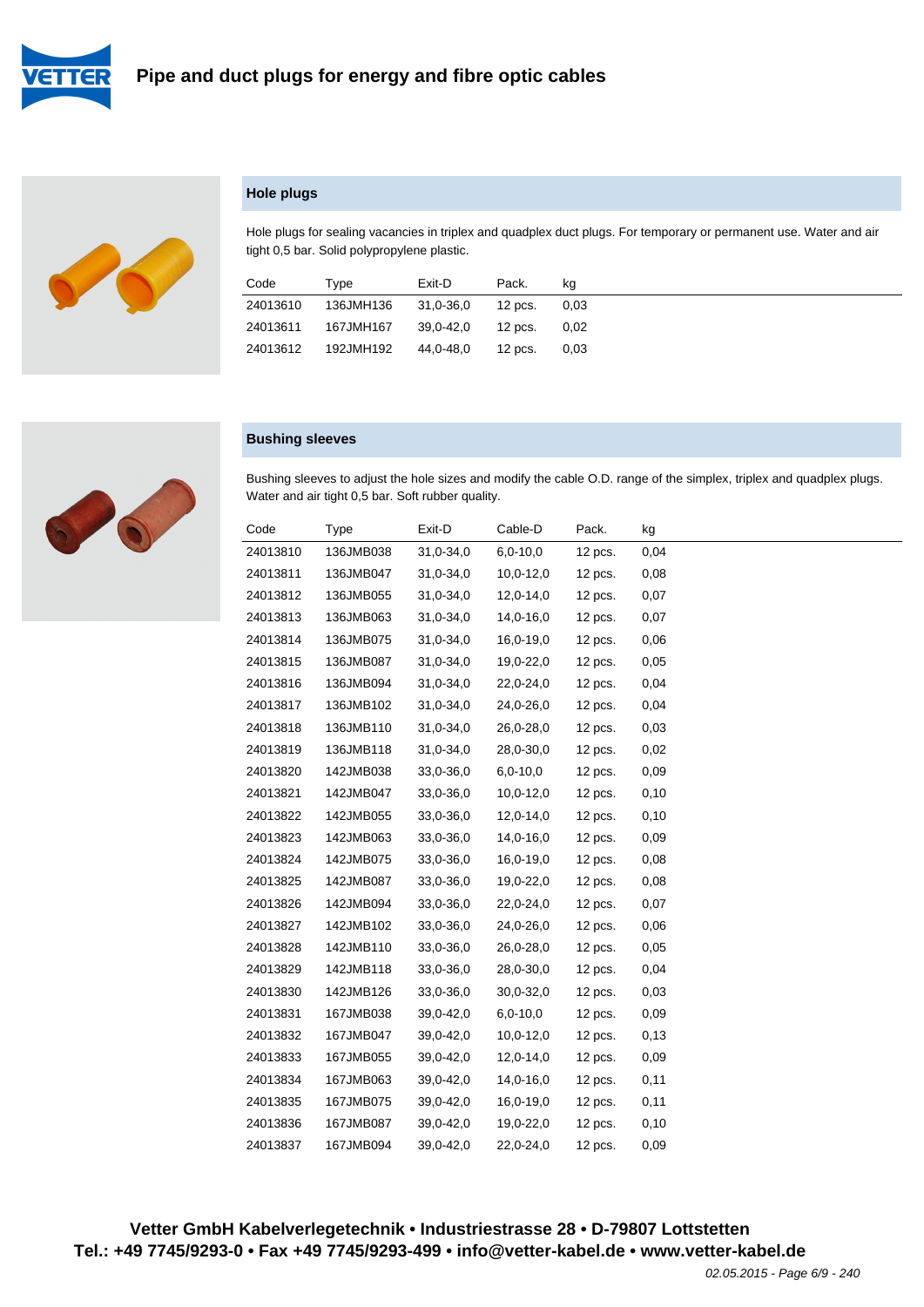

| 24013838 | 167JMB102 | 39,0-42,0 | 24,0-26,0  | 12 pcs. | 0,08 |
|----------|-----------|-----------|------------|---------|------|
| 24013839 | 167JMB110 | 39,0-42,0 | 26,0-28,0  | 12 pcs. | 0.07 |
| 24013840 | 167JMB118 | 39,0-42,0 | 28,0-30,0  | 12 pcs. | 0,06 |
| 24013841 | 167JMB126 | 39,0-42,0 | 30,0-32,0  | 12 pcs. | 0,05 |
| 24013842 | 167JMB136 | 39,0-42,0 | 32,0-35,0  | 12 pcs. | 0,05 |
| 24013843 | 167JMB142 | 39,0-42,0 | 34,0-36,0  | 12 pcs. | 0,04 |
| 24013844 | 167JMB150 | 39,0-42,0 | 36,0-38,0  | 12 pcs. | 0,03 |
| 24013845 | 192JMB038 | 44,0-48,0 | $6,0-10,0$ | 12 pcs. | 0,05 |
| 24013846 | 192JMB047 | 44,0-48,0 | 10,0-12,0  | 12 pcs. | 0,05 |
| 24013847 | 192JMB055 | 44,0-48,0 | 12,0-14,0  | 12 pcs. | 0,05 |
| 24013848 | 192JMB063 | 44,0-48,0 | 14,0-16,0  | 12 pcs. | 0,05 |
| 24013849 | 192JMB075 | 44,0-48,0 | 16,0-19,0  | 12 pcs. | 0.05 |
| 24013850 | 192JMB087 | 44,0-48,0 | 19,0-22,0  | 12 pcs. | 0.05 |
| 24013851 | 192JMB094 | 44,0-48,0 | 22,0-24,0  | 12 pcs. | 0,05 |
| 24013852 | 192JMB102 | 44,0-48,0 | 24,0-26,0  | 12 pcs. | 0,05 |
| 24013853 | 192JMB110 | 44,0-48,0 | 26,0-28,0  | 12 pcs. | 0,05 |
| 24013854 | 192JMB118 | 44,0-48,0 | 28,0-30,0  | 12 pcs. | 0.05 |
| 24013855 | 192JMB126 | 44,0-48,0 | 30,0-32,0  | 12 pcs. | 0,05 |
| 24013856 | 192JMB136 | 44,0-48,0 | 32,0-35,0  | 12 pcs. | 0,05 |
| 24013857 | 192JMB142 | 44,0-48,0 | 34,0-36,0  | 12 pcs. | 0,05 |
| 24013858 | 192JMB150 | 44.0-48.0 | 36,0-38,0  | 12 pcs. | 0,05 |



# **Duct plugs**

Blank duct plugs with rope ties for sealing vacant conduit and inner duct. All plastic construction, corrosion proof.

- Water and air tight to 0,5 bar (7,25 psi)
- Simple installation. Ideal for manholes and building entrances.
- Ideal for manholes and building entrances. Removable and reusable.

| Code     | Type    | Duct-ID   | Pack.     | kg   |
|----------|---------|-----------|-----------|------|
| 24012408 | 07D100U | 18,0-26,0 | $12$ pcs. | 0.02 |
| 24012410 | 10D104U | 24,0-30,0 | $12$ pcs. | 0.03 |
| 24012412 | 12D148U | 29.0-38.0 | $12$ pcs. | 0.04 |
| 24012415 | 15D183U | 38,0-46,0 | $12$ pcs. | 0.05 |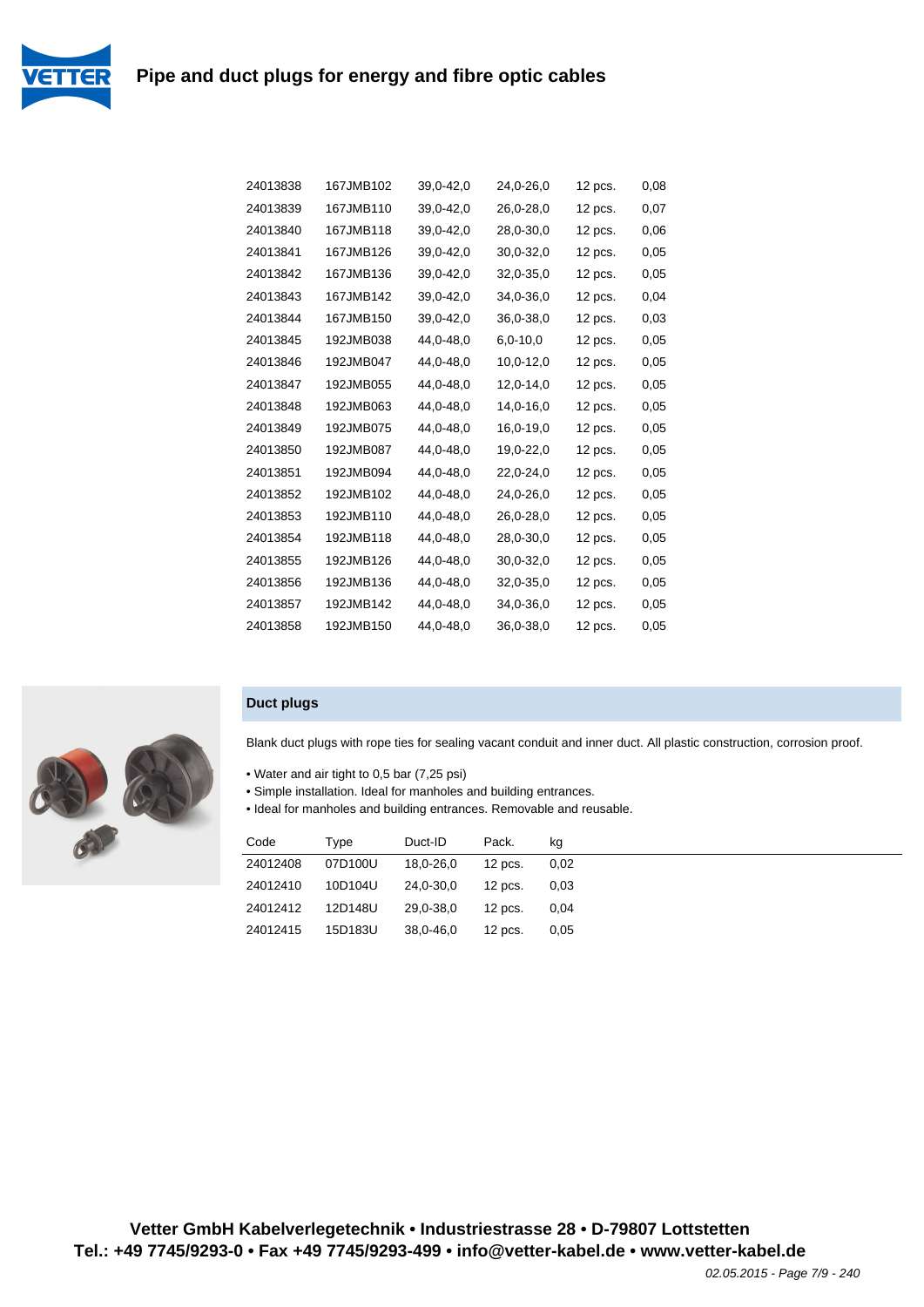





#### **Fibre optic simplex plug**

Simplex duct plugs for sealing around and supporting 1 fibre optic cable in conduits. All plastic construction, corrosion proof.

- Water and air tight to 0,5 bar (7,25 psi).
- Simple installation around in-place cables.
- Supports minimum 200 daN/400 lbs of cable or subducts.
- Ideal for manholes and building entrances. Removable and reusable.

| Code      | Type       | Duct-ID   | For c-D     | Pack.          | kg   |
|-----------|------------|-----------|-------------|----------------|------|
| 24013006  | 07S035SB   | 19,8-21,8 | $5,1 - 8,9$ | 12 pcs.        | 0,03 |
| 24013007  | 07S057SB   | 18,5-20,0 | $10,0-14,5$ | 12 pcs.        | 0,04 |
| 24013009  | 09S050SB   | 23,5-26,0 | $9,0-12,7$  | 12 pcs.        | 0,03 |
| 24013010  | 10S035S    | 25,5-29,0 | $5,0-9,0$   | 12 pcs.        | 0,04 |
| 24013011  | 10S057SB   | 25,5-29,0 | $9,0-14,5$  | 12 pcs.        | 0,04 |
| 24013012  | 10S070SB   | 25,5-28,0 | 13,0-18,0   | 12 pcs.        | 0,04 |
| 24013013  | 11S057SB   | 28,0-32,0 | $9,0-14,5$  | 12 pcs.        | 0,05 |
| 24013014  | 11S070SB   | 28,0-32,0 | 13,0-18,0   | 12 pcs.        | 0,05 |
| 24013015  | 11S078S    | 28,0-32,0 | 18,0-23,0   | 12 pcs.        | 0,04 |
| 24013016  | 12S035SB   | 31,0-34,5 | $5,0-9,0$   | 12 pcs.        | 0,06 |
| 24013017  | 12S057SB   | 31,0-34,5 | $9,0-14,5$  | 12 pcs.        | 0,06 |
| 24013018  | 12S070SB   | 31,0-34,5 | 13,0-18,0   | 12 pcs.        | 0,06 |
| 24013019  | 12S090SB   | 31,0-34,5 | 18,0-23,0   | $12$ pcs.      | 0,05 |
| 240130190 | 13S097SB-1 | 33,8-37,1 | 8,9-24,6    | 12 or 288 pcs. | 0,08 |
| 24013020  | 13S057SB   | 34,5-38,0 | $9,0-14,5$  | 12 pcs.        | 0,07 |
| 24013021  | 13S070SB   | 34,5-38,0 | 13,0-18,0   | $12$ pcs.      | 0,07 |
| 240130215 | 15S035SB   | 38,0-42,0 | $5,0-9,0$   | 12 or 288 pcs. | 0,08 |
| 24013022  | 15S057SB   | 38,0-42,0 | $9,0-14,5$  | 12 pcs.        | 0,08 |
| 24013023  | 15S070SB   | 38,0-42,0 | 13,0-18,0   | $12$ pcs.      | 0,07 |
| 24013024  | 15S090SB   | 38,0-42,0 | 18,0-23,0   | 12 pcs.        | 0,09 |
| 24013025  | 15S110SB   | 38,0-42,0 | 23,0-28,0   | $12$ pcs.      | 0,07 |
| 24013028  | 20S057SB   | 46,0-50,0 | $9,0-14,5$  | 12 pcs.        | 0,15 |
| 24013029  | 20S070SB   | 46,0-50,0 | 13,0-18,0   | 12 pcs.        | 0,15 |
| 24013030  | 20S090SB   | 46,0-50,0 | 18,0-23,0   | 12 pcs.        | 0,14 |
| 24013032  | 21S057SB   | 50,0-55,5 | $9,0-14,5$  | 12 pcs.        | 0,15 |
| 24013033  | 21S070SB   | 50,0-55,5 | 13,0-18,0   | 12 pcs.        | 0,16 |
| 24013034  | 21S090SB   | 50,0-55,5 | 18,0-23,0   | 12 pcs.        | 0,14 |
| 24013035  | 21S110AB   | 50,0-55,5 | 23,0-28,0   | 12 pcs.        | 0,16 |